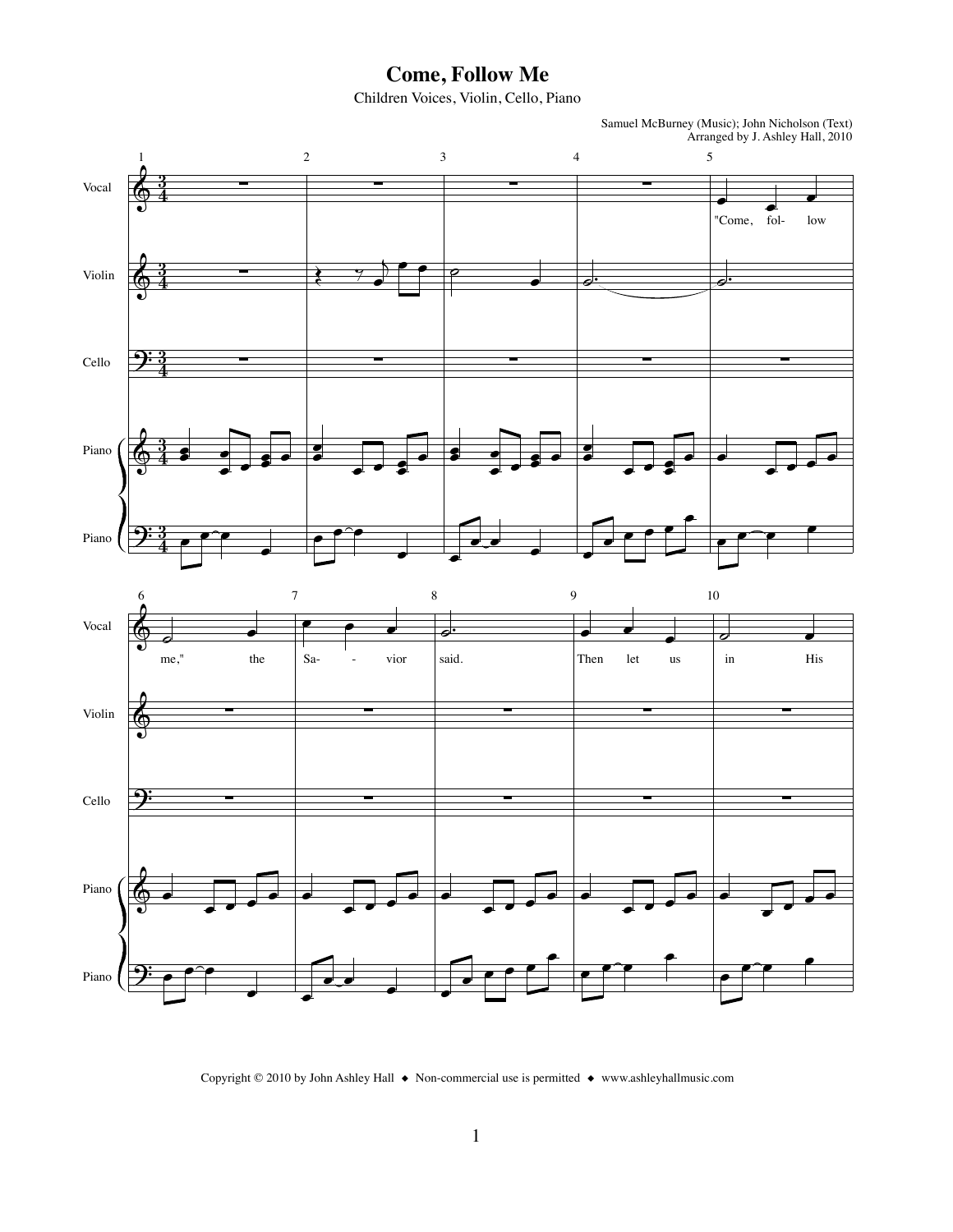

Copyright © 2010 by John Ashley Hall  $\bullet$  Non-commercial use is permitted  $\bullet$  www.ashleyhallmusic.com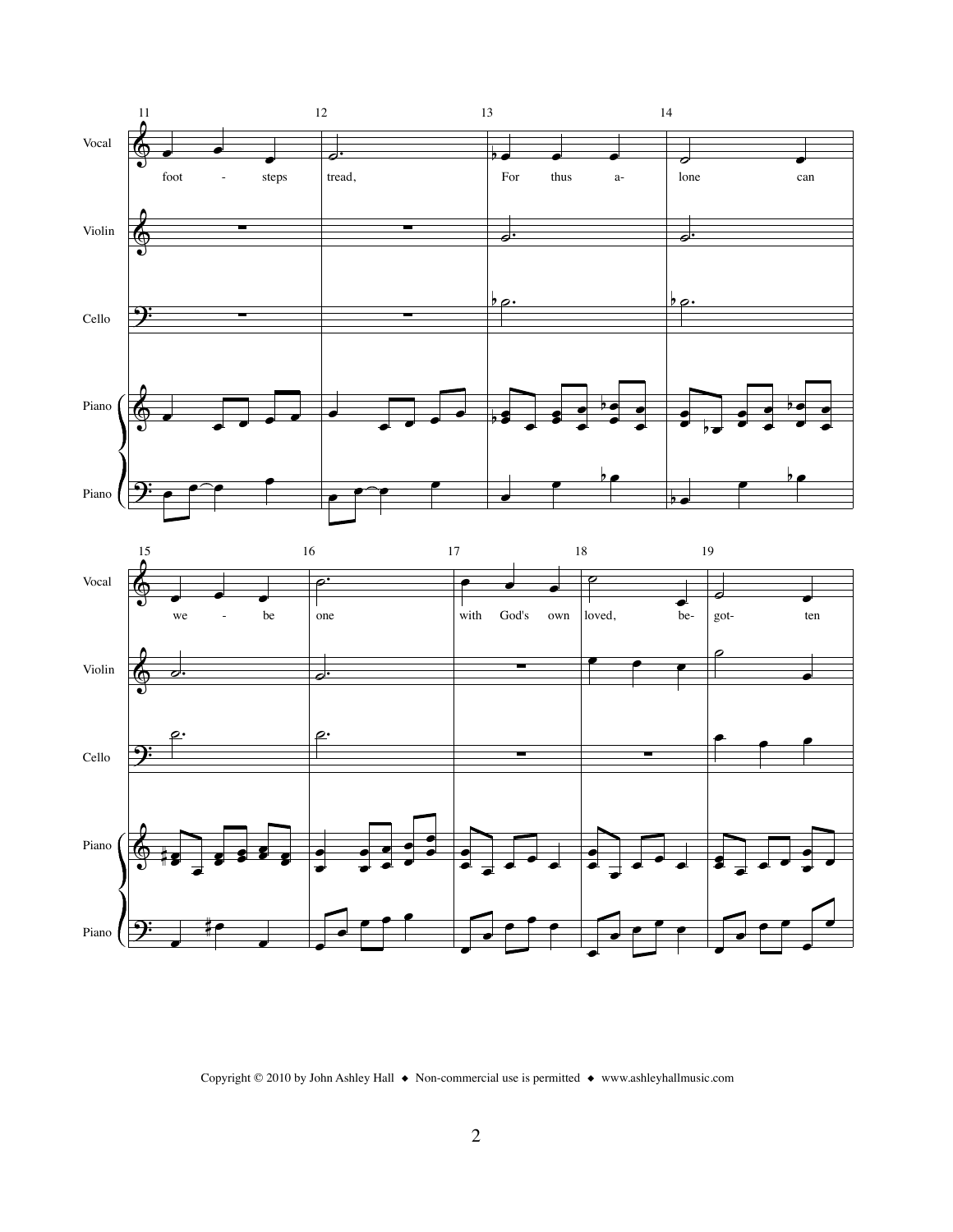

Copyright © 2010 by John Ashley Hall ◆ Non-commercial use is permitted ◆ www.ashleyhallmusic.com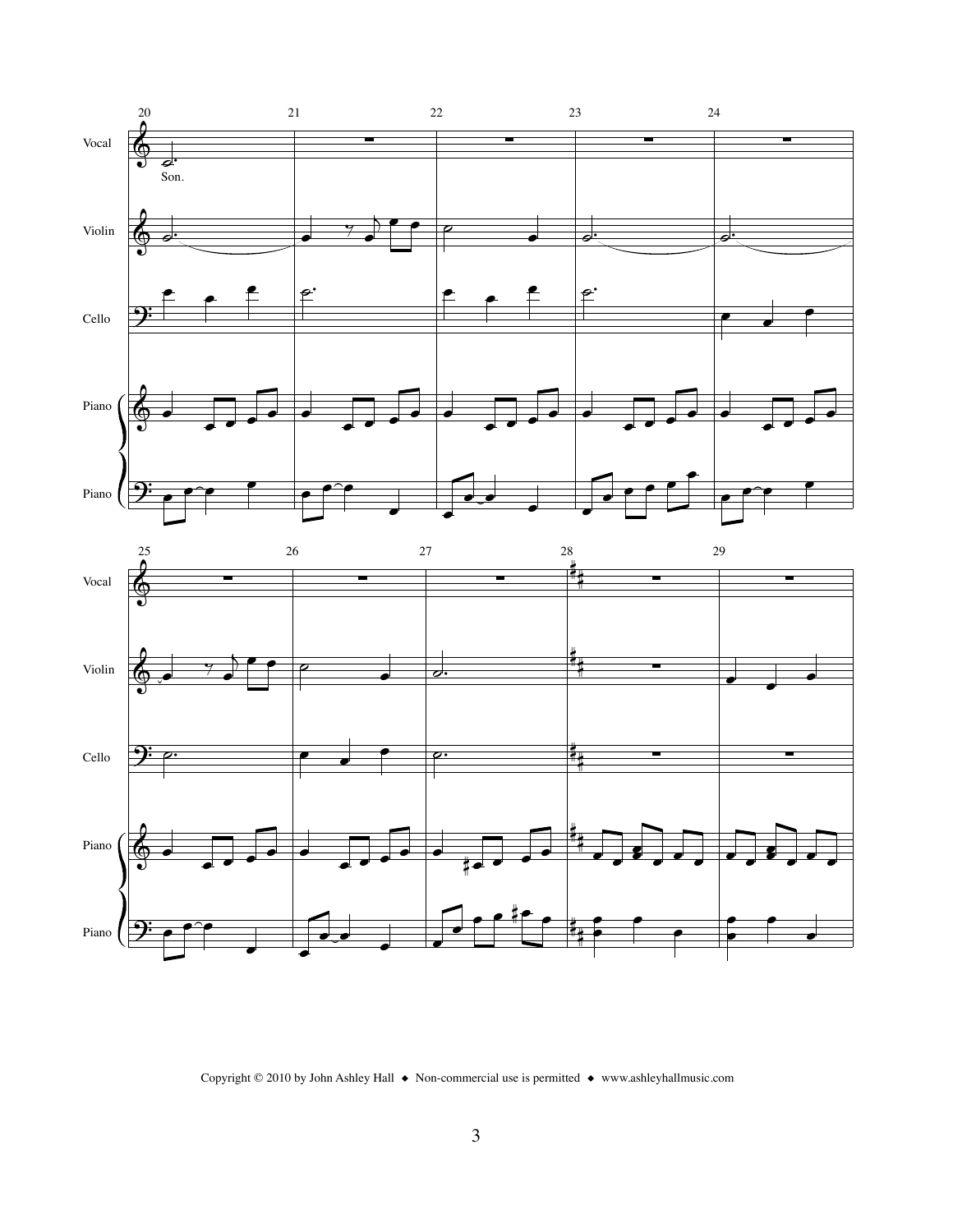



Copyright © 2010 by John Ashley Hall  $\bullet$  Non-commercial use is permitted  $\bullet$  www.ashleyhallmusic.com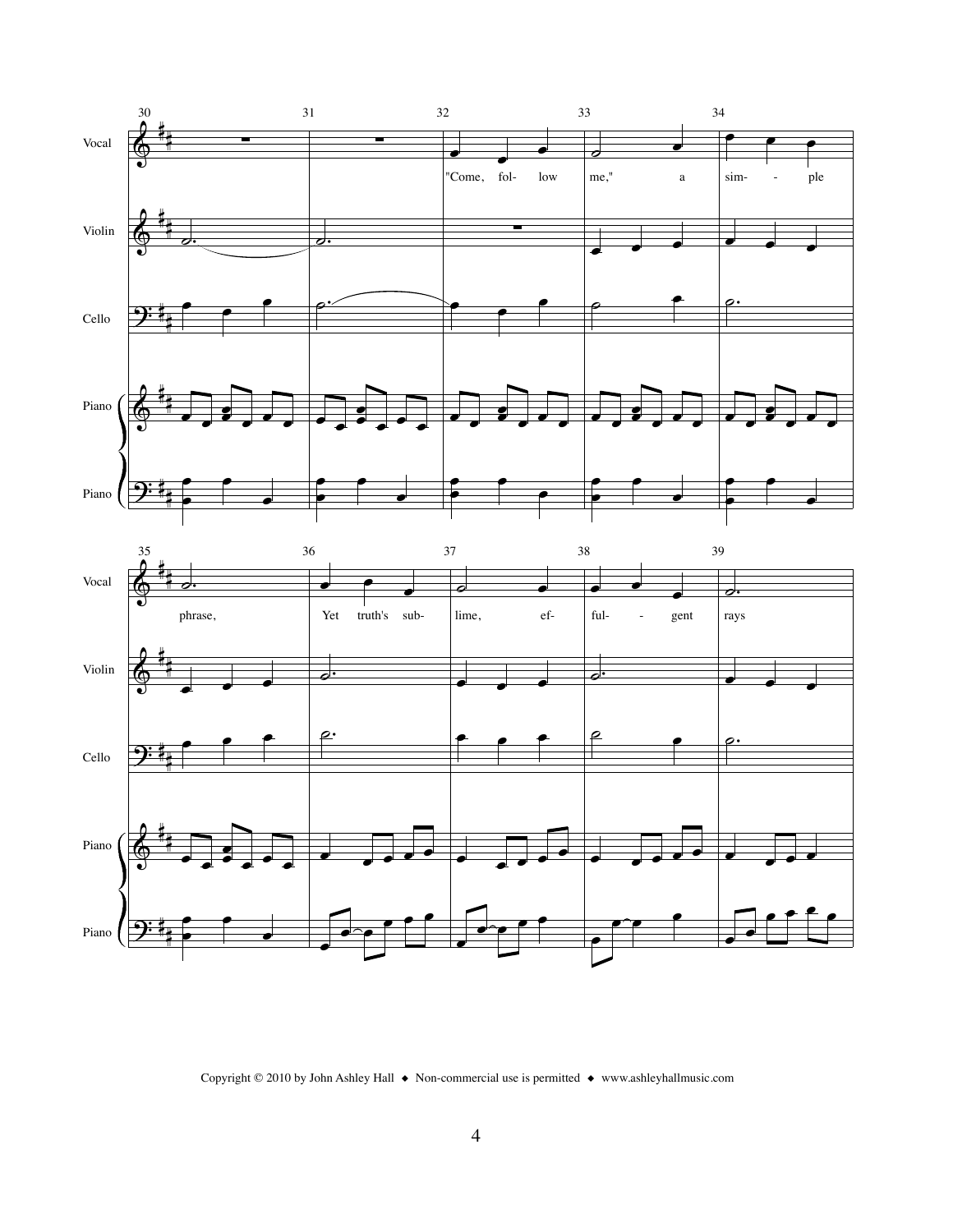



Copyright © 2010 by John Ashley Hall  $\bullet$  Non-commercial use is permitted  $\bullet$  www.ashleyhallmusic.com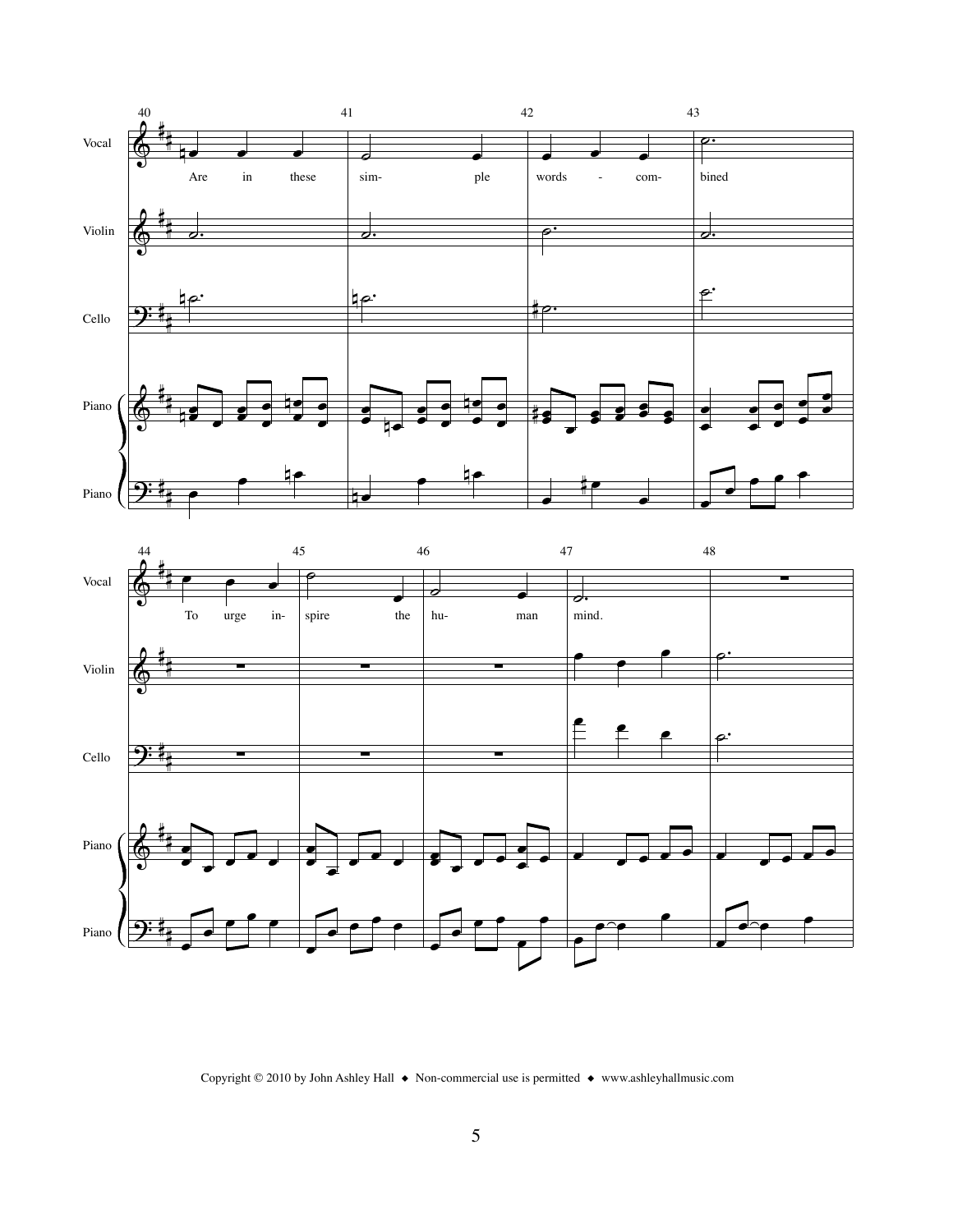

![](_page_5_Figure_1.jpeg)

Copyright © 2010 by John Ashley Hall ◆ Non-commercial use is permitted ◆ www.ashleyhallmusic.com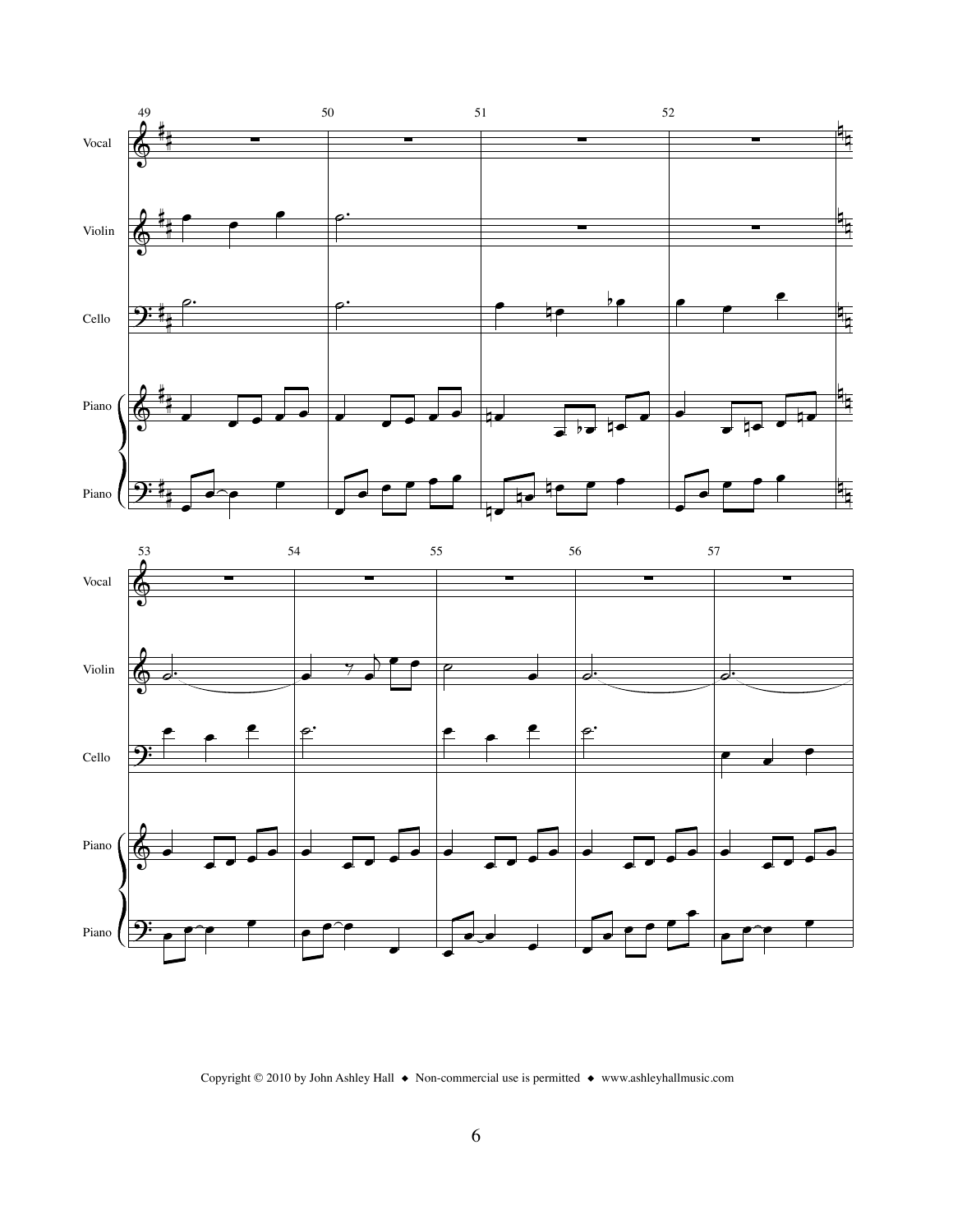![](_page_6_Figure_0.jpeg)

![](_page_6_Figure_1.jpeg)

Copyright © 2010 by John Ashley Hall  $\bullet$  Non-commercial use is permitted  $\bullet$  www.ashleyhallmusic.com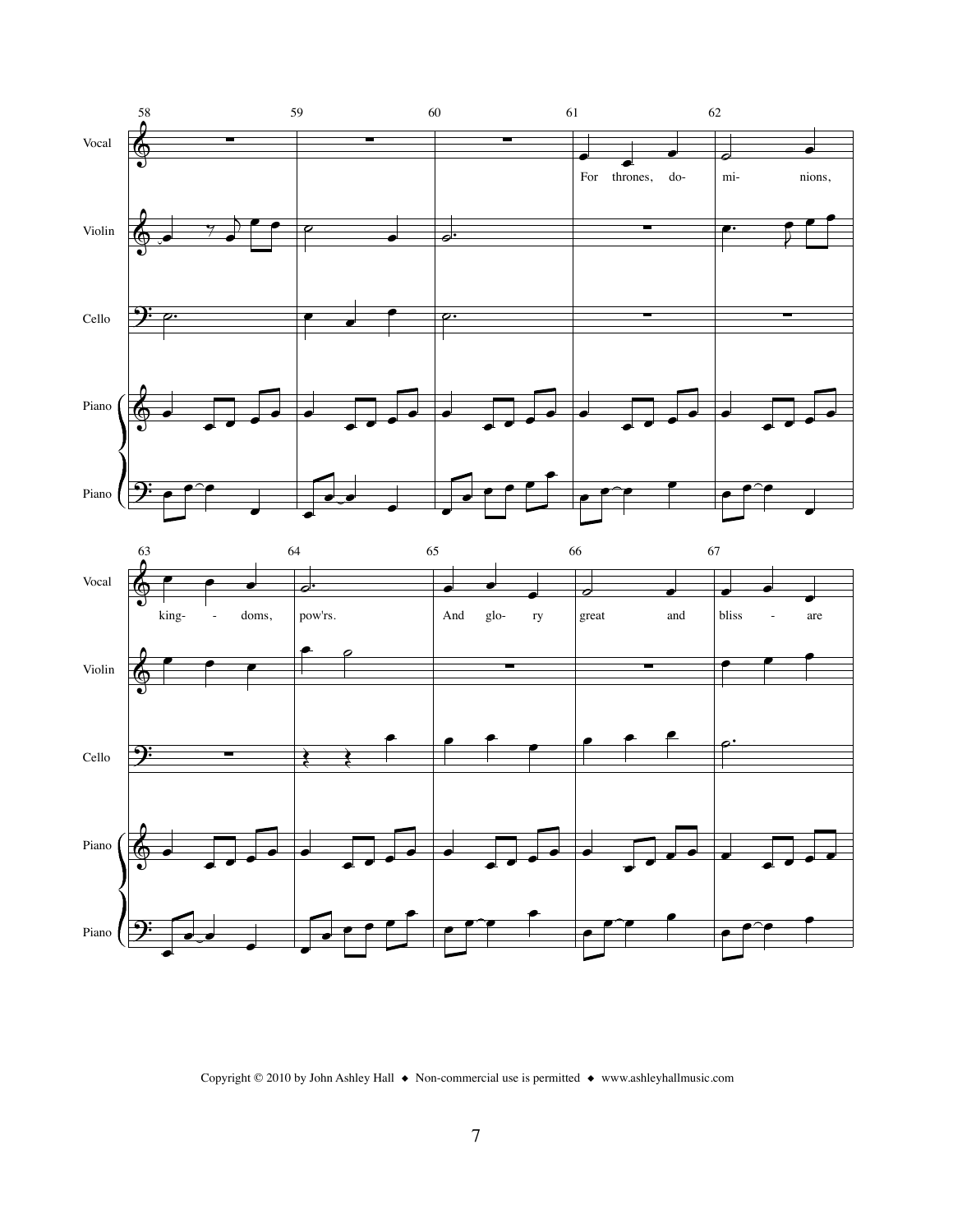![](_page_7_Figure_0.jpeg)

Copyright © 2010 by John Ashley Hall  $\bullet$  Non-commercial use is permitted  $\bullet$  www.ashleyhallmusic.com